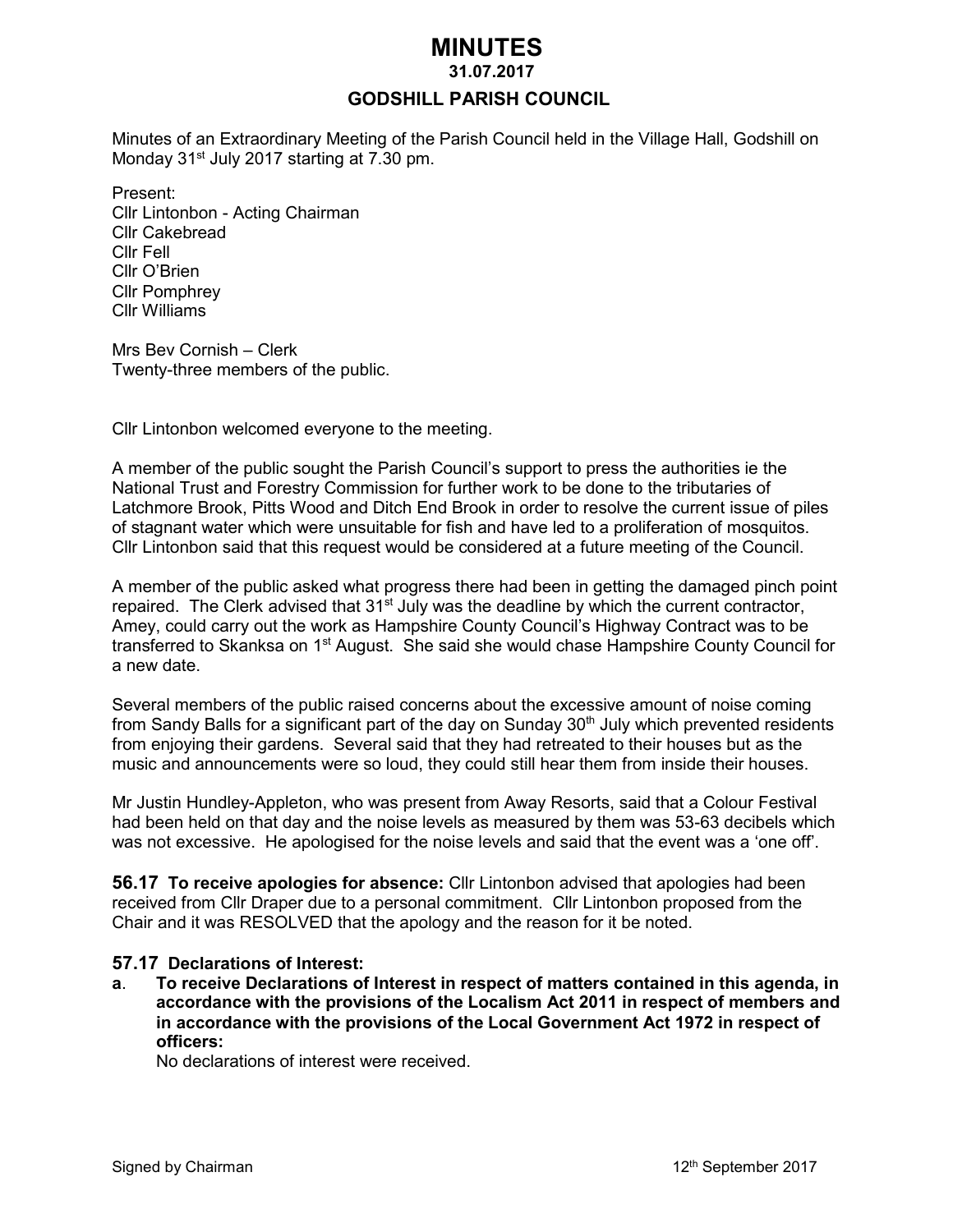**b. To consider any Dispensation Requests received by the Parish Clerk and not previously considered:** 

The Clerk confirmed that she had received no requests for dispensations.

**58.17 To resolve to approve the Minutes of the meeting held on 11th July 2017:** Cllr Fell proposed, Cllr O'Brien seconded and it was RESOLVED that the Minutes be approved and signed as a true record by the Acting Chairman.

### **59.17 Planning and Tree Works Applications:**

At this point in the meeting Cllr Lintonbon proposed, Cllr Fell seconded and it was RESOLVED that the meeting be opened to the public.

#### **Application No. 17/00373**

**Sandy Balls Holiday Village, Southampton Road, Godshill - Change of Use of land for the siting of 10 No. caravans; creation of car parking and caravan sales area; demolition of farmhouse and 9 No. outbuildings; removal of existing car park:** and

#### **Application No. 17/00433**

**Sandy Balls Holiday Village, Southampton Road, Godshill - Demolition of farmhouse and 9 No. outbuildings; removal of existing car park (Application for Conservation Area Consent):**

Following a lengthy discussion and after consideration of the revisions to the applications, Cllr Fell proposed, Cllr Williams seconded and it was RESOLVED that Godshill Parish Council should continue to maintain its objections and recommend refusal for both applications on the same grounds as previously stated: traffic, noise and light pollution, design, overlooking, impact on the public footpath, the agricultural tie attached to the Farmhouse and the importance of maintaining mature trees on the site.

#### **Application No. 17/00593**

**Stretton House, Blissford Road, Blissford - Replacement garage with storage over; relocation of existing stables; render to main dwelling:** Cllr Cakebread proposed, Cllr Fell seconded and it was RESOLVED that Godshill Parish Council should recommend permission for this application on the grounds that it will have no impact on neighbouring properties or on the Conservation Area.

#### **Application No. 17/00567**

**Paysanne, Godshill Wood, Godshill - Replacement Dwelling and detached triple garage with office over; sewage treatment plant; (demolition of existing dwelling and outbuilding) (Application for a Non Material Amendment to planning permission 16/00828):** Following an explanation from Cllr Cakebread, Cllr Lintonbon proposed from the Chair and it was RESOLVED that Godshill Parish Council should comment that it regarded the proposed amendments to be material and not non-material and therefore the applicant should be asked to submit a new planning application providing more detailed plans.

#### **60.17 Premises Licence Application under the Licensing Act 2003: Minor Variation Premises Licence (S41A) Ref: LICPR/05/00103 - Sandy Balls Holiday Centre: The details of the application for a premises licence are as follows:**

**Minor Variation to amend films to 17:00hrs to 23:00hrs, Monday to Sunday, indoors and outdoors between 1st March to 31st October each year:**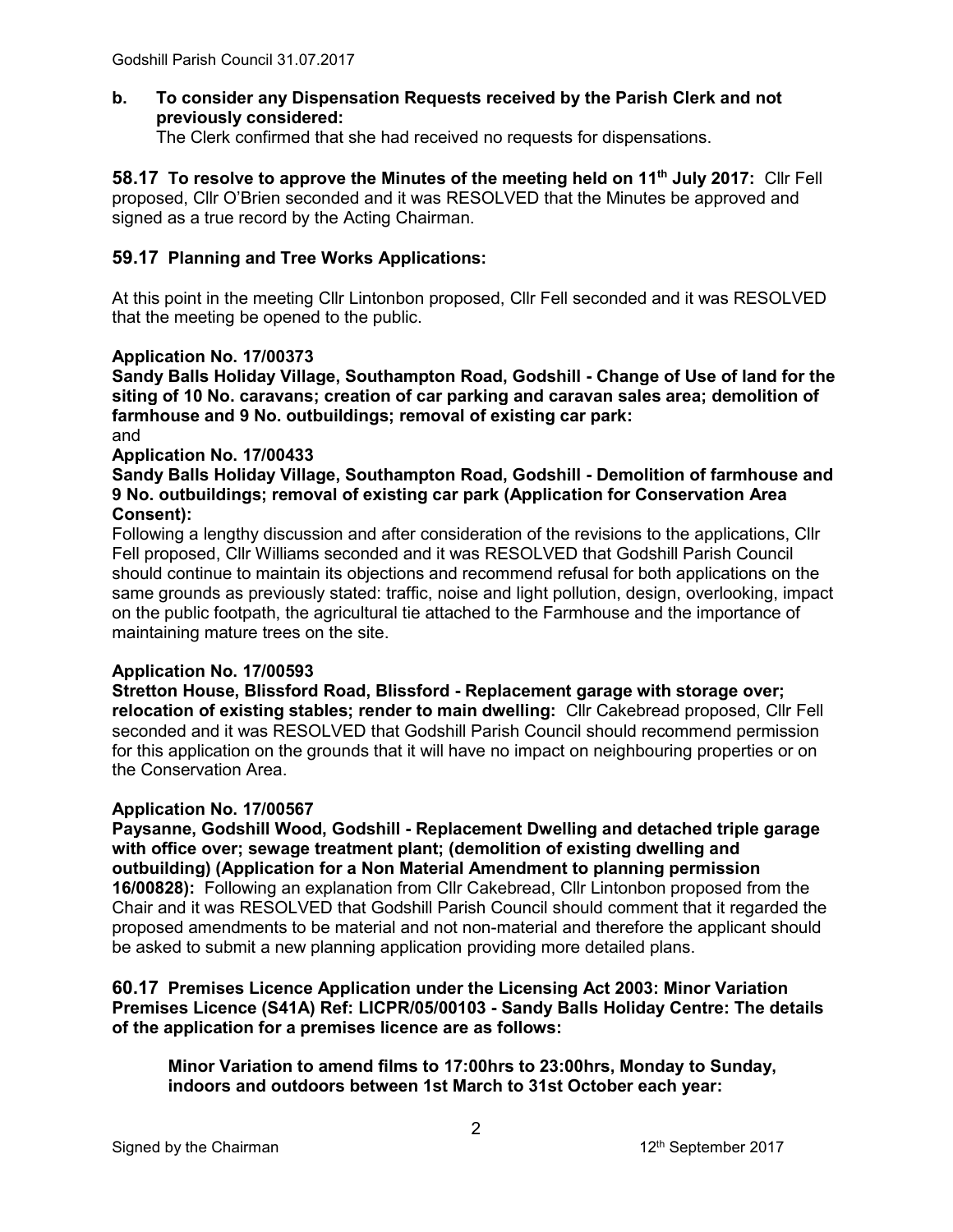### **To delete the following paragraph under the Prevention of Public Nuisance which states:**

*'Other area of the site having regulated entertainment are further away from any residential properties in the vicinity and such entertainment will be within the central core of the site. It is not anticipated that from this distance it will cause any nuisance. However, any external regulated entertainment will cease by 22:00hrs at the latest.'*

## **To replace with:**

*'Other areas of the site having regulated entertainment are further away from any residential properties in the vicinity and such entertainment will be within the central core of the site. It is not anticipated that from this distance it will cause any nuisance. Regulated entertainment in any external areas will cease at 22:00hrs, save for films outdoors that will cease at 23:00hrs.'* 

Following a lengthy discussion and in consideration of representations made both in favour and against by members of the public, Cllr Fell proposed, Cllr Pomphrey seconded and it was RESOLVED that the Parish Council should raise strong objection to the application on the grounds of an infringement of one of the licensing objectives, that being 'prevention of public nuisance'. For a site which is located within the residential area of a village and within a conservation area of a National Park, any extension in the number of hours, the number of days and the number of months on which outdoor films can be shown was completely unacceptable.

**61.17 To consider and resolve to agree a response to the Highways England Consultation on an option to improve the A31 at Ringwood between the A338/B3347 (Ringwood) junction and the B3081 (Verwood) junction:** Following a discussion, Cllr Lintonbon proposed from the Chair and it was RESOLVED that the Clerk should submit a response that that Option 1 be supported.

**62.17 To consider and resolve to agree a response to Hampshire County Council's 'Serving Hampshire – Balancing the Budget Consultation' which is a consultation on its financial options for 2018-2020:** Following a discussion, Cllr Lintonbon proposed from the Chair and it was RESOLVED that the Clerk should submit a response on behalf of the Council.

# **63.17 Finance and Policy:**

# **a. To resolve to approve the payment of the Accounts:**

|                           |        | <b>Cheque No.</b> |
|---------------------------|--------|-------------------|
| B Cornish - August Salary | 316.51 | 100526            |

Cllr Fell proposed, Cllr Pomphrey seconded and it was RESOLVED that it be approved.

# **b. To resolve to approve the Bank balances – Cheque and Reserve Accounts:**

Current Account: £15,817.66 Deposit Account: £579.82

Cllr Fell proposed, Cllr Pomphrey seconded and it was RESOLVED that they be approved.

**64.17 Any Other Business:** No items of business were raised.